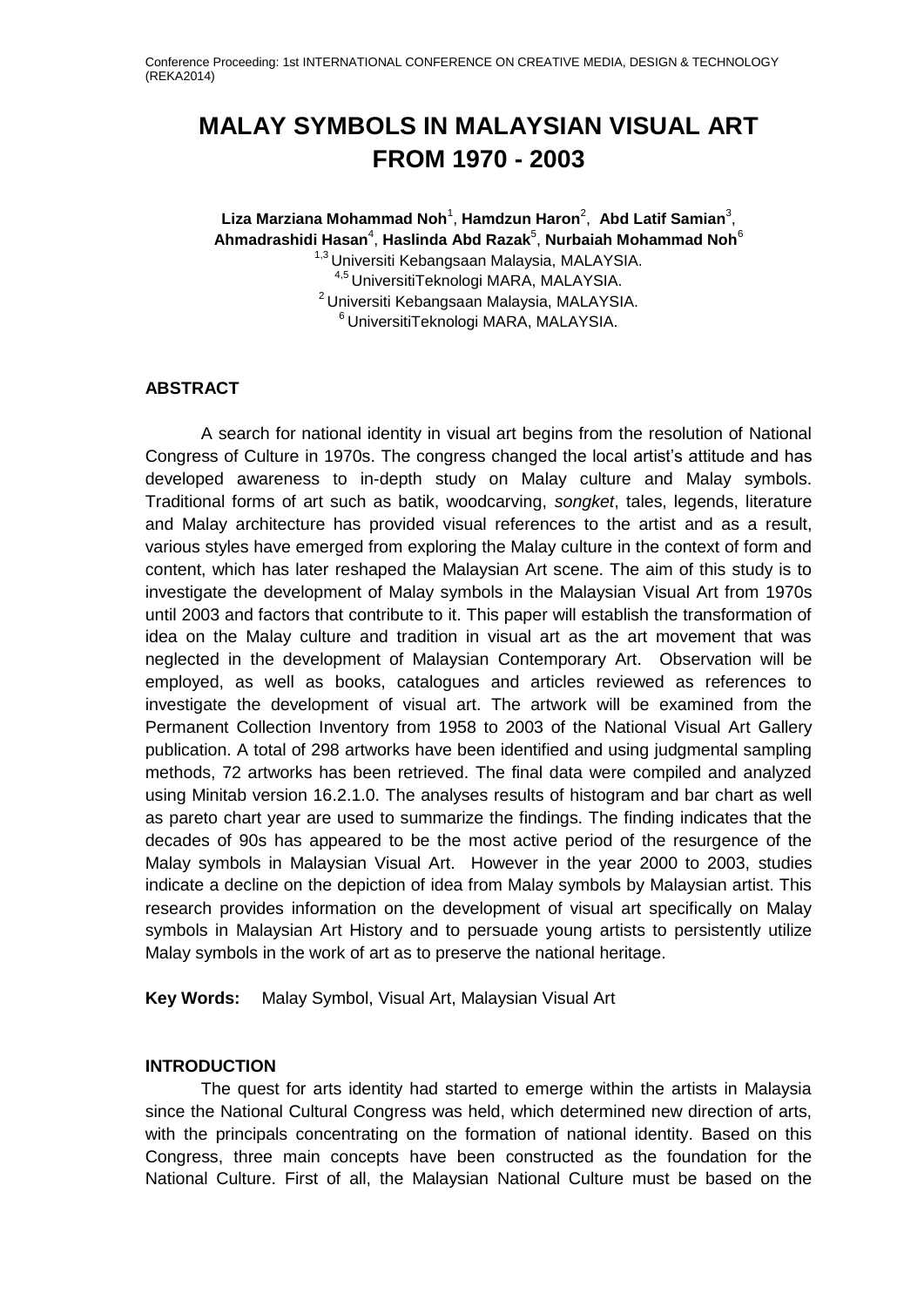native culture of the people in this region. Second of all, other cultural elements considered appropriate and necessary can be accepted as the elements of national culture, and thirdly, Islam becomes an important element in the formation of national culture.The concept has changed the principles of the artists a great deal and it influences visual arts activities in Malaysia during the decade and the decades that follow. Thus, there emerge the stances to get to know the origins of the Malay race, by studying the history of the Malays, their cultural values, myths, legends, the forms of arts and visual arts, the aesthetics, the technique and the sensibility of the paintings (Redza Piyadasa, 2001).

In the searching framework of the arts identity, artists make an attempt to create Malay cultural symbols, especially with regards to the traditional arts. Batik motives, traditional Malay home interior decorations, woodcarving, folks' arts like *wayang kulit*, traditional music, are part of the references that had been introduced by local artists.

What is even more interesting is that aided by several techniques and materials, they translate the Malay cultural symbols into a modern context and further improved demonstrating a diversity of styles. This is explained by Muliyadi Mahamood, (2001) that in the decade of the 1970s, various styles and themes had been exhibited, which referred to the national, community identity and the culture depicted by the artists. In that context, the role of the art community has increasingly grabbed the attention of many.

The existence of the Malay cultural symbols serves to be the effort of the local artists in the search for arts identity. Such pursuit had given birth to a new thinking in artwork and it leans more and more towards ethnic-oriented arts. This stood as the hallmark of the history of arts in Malaysia as it arose after the National Cultural Congress. This transformation must be seen as a new innovation in artworks due to the fluctuating positions of arts, thus, the presence of the Malay cultural symbols can become one of the factors of resolution. This is in tandem with the requirements of the National Culture which elevate the statuses of culture, values and forms of culture of the Malays as the core culture. This indicates that the Malay national sense of aspirations combined with the non-Malay contexts becomes the policy to the cultural practice in this country. The situation gives an impact to the art field and further unravels the issue of arts identity in Malaysia.

The Malay cultural symbol in the artwork is the image that carries the cultural symbol of the Malay race. There is a hidden Malay civilization heritage based on the Malay perspective that centers on religion and the universe. Therefore, this study is important so that the Malay cultural symbols do exist within the consciousness of the people and that for the Malay cultural symbols to be able to be translated into the visual arts masterpieces.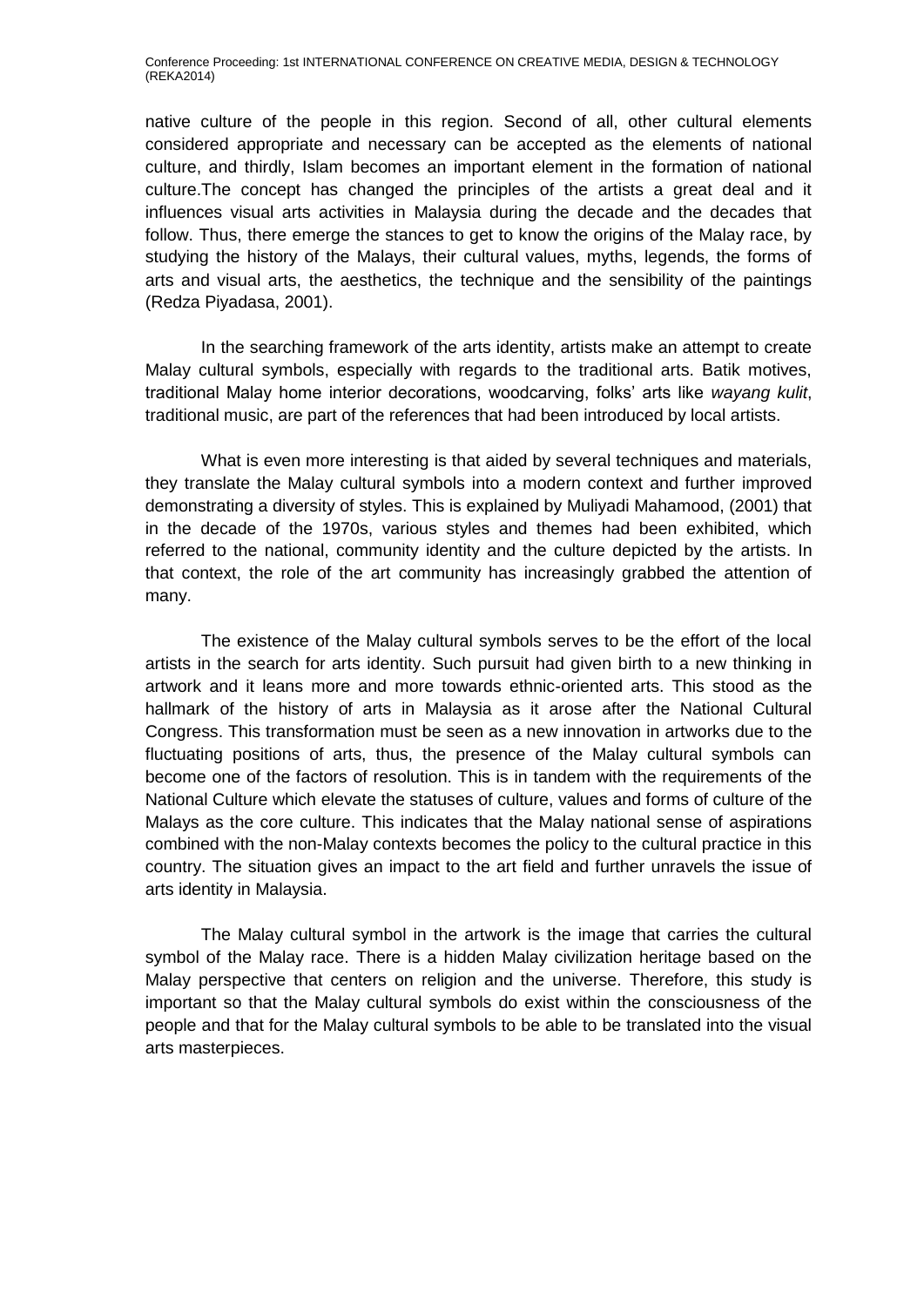#### **PROBLEM STATEMENTS**

Since the organizing of the National Cultural Congress in 1971, the Malay cultural arts were brought to life by local artists very actively. For more than 55 years that arts events have been taking place in Malaysia, the existence of arts symbols has witnessed most local artists being influenced greatly by western styles which adopt universal characteristics.

Thus, with the transformation of arts symbols from the Malay culture, it shows that the awareness towards the national arts had started to show among the local artists particularly in the 1970s and the following years. However, it did not receive much attention as there had not been any serious work done to document the transformation. To add, the tendency of new-generation artists towards universal styles had further contributed to the abandonment and less emphasis of the Malay cultural symbols. This should be stressed especially in the context of the history of arts in Malaysia, seeing that they carry our national identity. The transformation can assist the artists especially the new generation in building their own Malay self-identity and making it their own arts identity. Such is a way that the Malay culture gets to be preserved and is always a new, yielded from the new approach that goes in line with the development of arts in the era.

# **OBJECTIVE**

The main objective of this study is to examine the development of the Malay Cultural Symbols in the context of Contemporary Arts in Malaysia since 1970 until 2003. The finding from this study is able to contribute to the preparation of information especially in the field of the History of Arts in Malaysia and raises the awareness among arts lovers and new-generation artists about the effort done by the local artists in transforming the arts symbols based on Malay culture following the Malaysian Cultural Congress event. Then, this study is anticipated to be able to consolidate its existence assisted by the contributing factors and identify the frequency of artists in using Malay cultural symbols from the 1970s to 2003.

# **METHODOLOGY**

This study used the method of observation where focus will be given to Malay cultural symbols detected through an inventory of the permanent collection of visual arts heritage from 1958 to 2003. Feldman's critical arts theory is used by researcher as a platform to detect Malay cultural symbols. Steps such as descriptions, analysis, interpretations and evaluation are done for that purpose.

# **Sampling**

The population comprises of works of art of various kind such as fine arts, graphic arts, photography arts, ceramics including textile arts that have proudly become the collection of the National Visual Arts Gallery. A total of 298 of artworks were selected from 1970s until 2003 through the judgmental sampling method.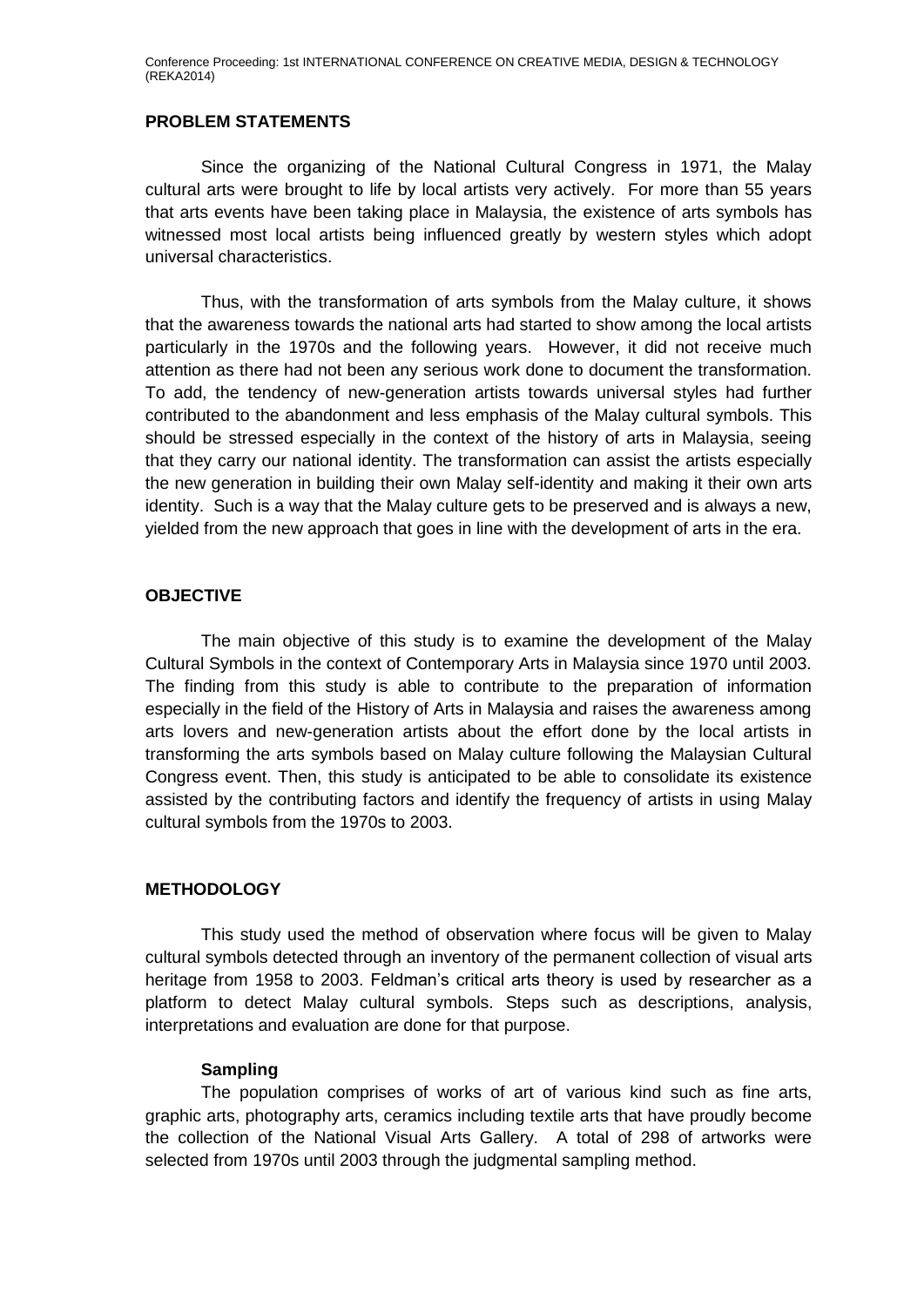Conference Proceeding: 1st INTERNATIONAL CONFERENCE ON CREATIVE MEDIA, DESIGN & TECHNOLOGY (REKA2014)

By conducting a structured observation and carefully selecting the works, only 72 artworks containing Malay cultural symbols were chosen as the sample. The selection is based on the title and image also the meaning behind the symbols. From the data, the outcome is compiled and analysed using Minitab Version 16.2.1.0.

#### **Data Collection Method**

In general, results were gathered from primary data which are data gathered through observation. The observation was done on visual art works either 2D or 3D. A table was formed to classify the samples of Malay cultural symbols according to the year of transformation.

#### **Data Analysis**

The judgmental sampling data were obtained using the Minitab Version 16.2.1.0. The descriptive statistics method was used to explain on the information about the development of the symbols. The frequency method was also adopted to calculate the values in the form of frequency table. It is also used to produce a descriptive statistics such as the mean, median, mode also variance. From the method, the statistical graphs like the histogram and the bar chart on the development of the Malay cultural symbols in the 1970s and up to the year 2003 are able to be produced.

#### **RESULTS**

From this study, an early analysis looks into the years of transformation of the Malay cultural symbols. Transformation based on the year will determine the emergence and the peak, also the decline of the Malay cultural symbols' development in the context of visual arts in Malaysia.



#### **Data Distribution**

a.) Histogram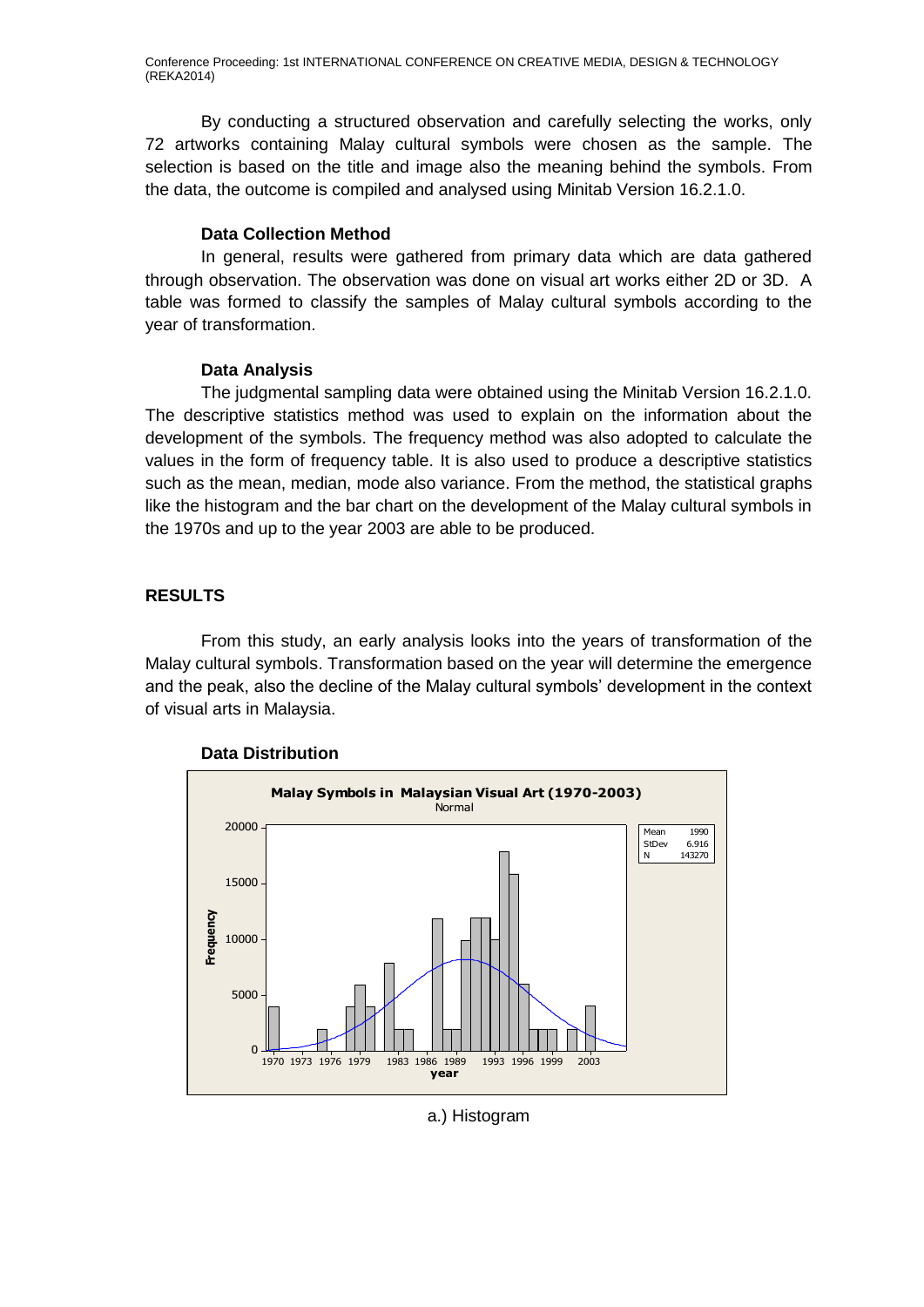

**Figure 1.0** Data Distribution Chart

Both the histogram and the bar chart illustrate in Figure 1.0 display of data that are normally distributed, and most of the scores center on the 1990s. It is clear that in that year, it was a peak for active role of the local artists in regard of the Malay culture as an arts symbol. The data gave a picture that the awareness towards national arts had begun to form at the time. The bar chart shows the data distribution table (score) for the year selected. It reports or proposes that the Malay cultural symbols in modern arts progressed in 1970 with little distribution but began to expand late 1970s which was specifically in 1979. However, at the beginning of the 1980s, it had slightly declined and became inconsistent but again showed progress in 1987 until it reached a high score at level 6. In the 1990s, the score did show a remarkably consistent progress as compared to the years 1994 and 1995 (reaching scores 9 and 8). The distribution demonstrates that an exponential development had taken place on the Malay cultural symbol applications among local artists. However, in 2000 a dramatic decline was noted where the score was 1 and in 2003 it only escalated a notch, which was to score 2. From 2000 to 2003, the decline was unstoppable and it reflects the artists' lack of attention on the Malay cultural symbols.

The whole data obtained contribute as additional data as noted by Muliyadi Mahamood through his book entitled *Seni Lukis Moden Malaysia: Era Perintis hingga Era Pluralis* (Malaysia Modern Paintings: The Pioneering Era until the Pluralist Era) (1930-1990) which mentions that only in the 1970s and the 1980s local artists had revisited the traditional arts and surprisingly it had broadened to the 1990s.The histogram and bar chart reports have proven and further solidified the emergence of the Malay cultural symbols in the context of the local visual arts.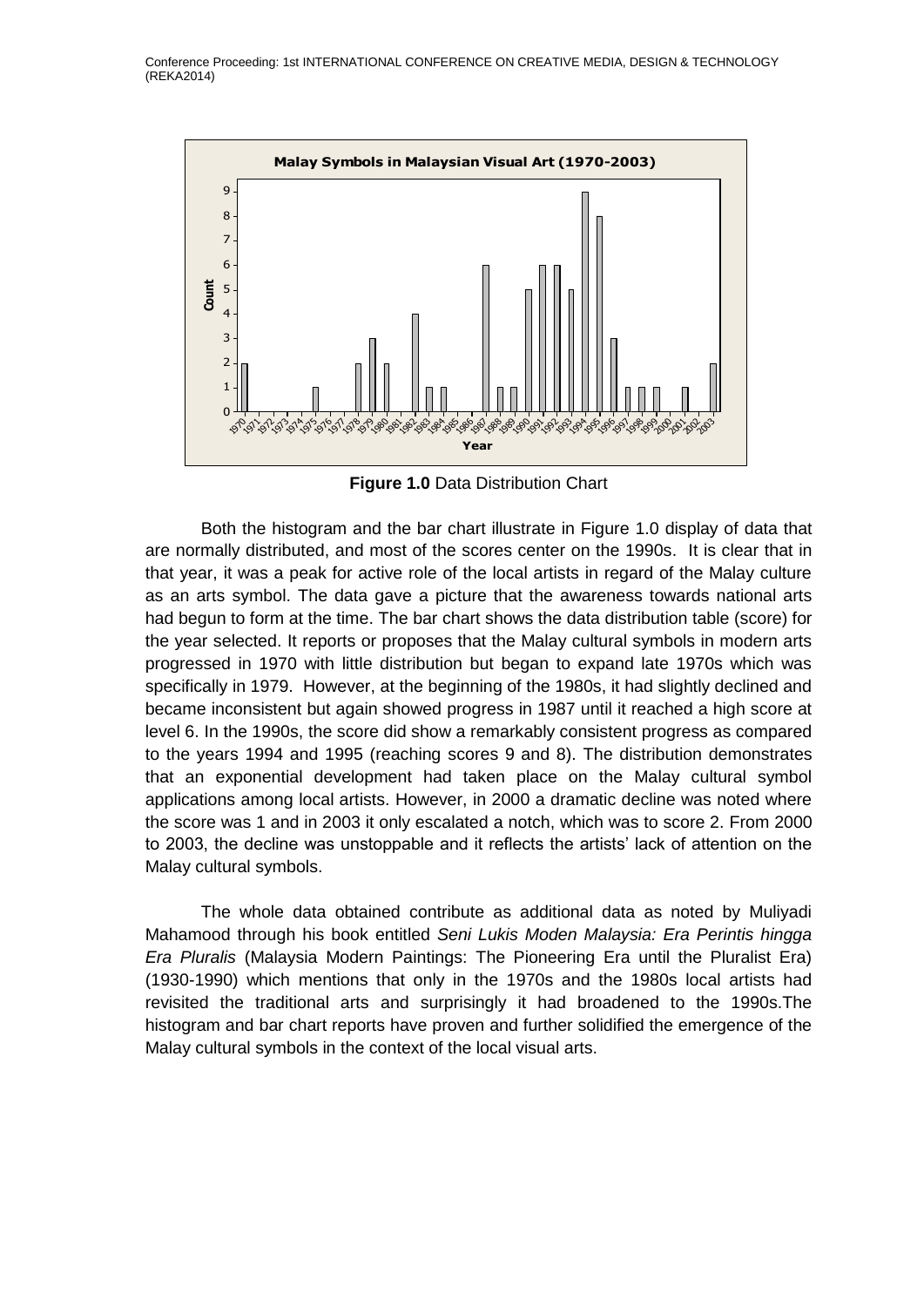Conference Proceeding: 1st INTERNATIONAL CONFERENCE ON CREATIVE MEDIA, DESIGN & TECHNOLOGY (REKA2014)

#### **Pareto Analysis**

The Pareto chart report in Figure 1.1 shows that between the 1980s and the 1990s, the year 1994 is observed to be the most frequent year that the Malay cultural symbols were applied by local artists as compared to that for the year 1997 which saw a reduction in the application. In 1994, 13% of the symbols were applied compared to 1997 where only 1% was applied. Thus, the data had consolidated the fact that the 1990s marked the era of active transformation of the Malay cultural symbols in the context of visual arts in Malaysia.



**Figure 1.1** Pareto chart of Malay symbols in Malaysian Visual Art (1970-2003)

# **CONCLUSION**

Based on the study outcome, in 1970 local artists began to revisit the traditional arts in fulfilling the aspiration for a search of identity. This was ignited after the National Cultural Congress held in 1971. References and the awareness towards the rich heritage of traditional arts had accumulated after the Native Arts Roots Seminar (Seminar Akar-Akar Peribumi) held in 1979 in the faculty of Arts and Design, MARA Technology Institute. Following that, in the 1980s, the Malay cultural symbols were noted to be increasingly actively applied towards the visual arts. The application peaked in the 1990s as the year was an era of the pluralists where artists adopted various approaches and meanings also styles on arts symbols including the Malay culture. Thus, there was evidence of Malay cultural symbols in the 1990s put together using various approaches, styles and meanings. From the year 2000 until 2003 the frequency of the Malay cultural symbols was seen to have declined. The study finds that in those years, there were still seasoned artists who had still consistently continued using Malay cultural symbols as form and content, except for the new generation who was inclined to use universal arts symbols. Researcher finds that there was an important event or factors that contributed towards fostering Malay cultural symbols. This was of course different from the previous years, when the National Cultural Congress and the native roots served as the main catalysts to driving the efforts to enrich the Malay cultural symbols in the context of the Malaysian modern visual arts.